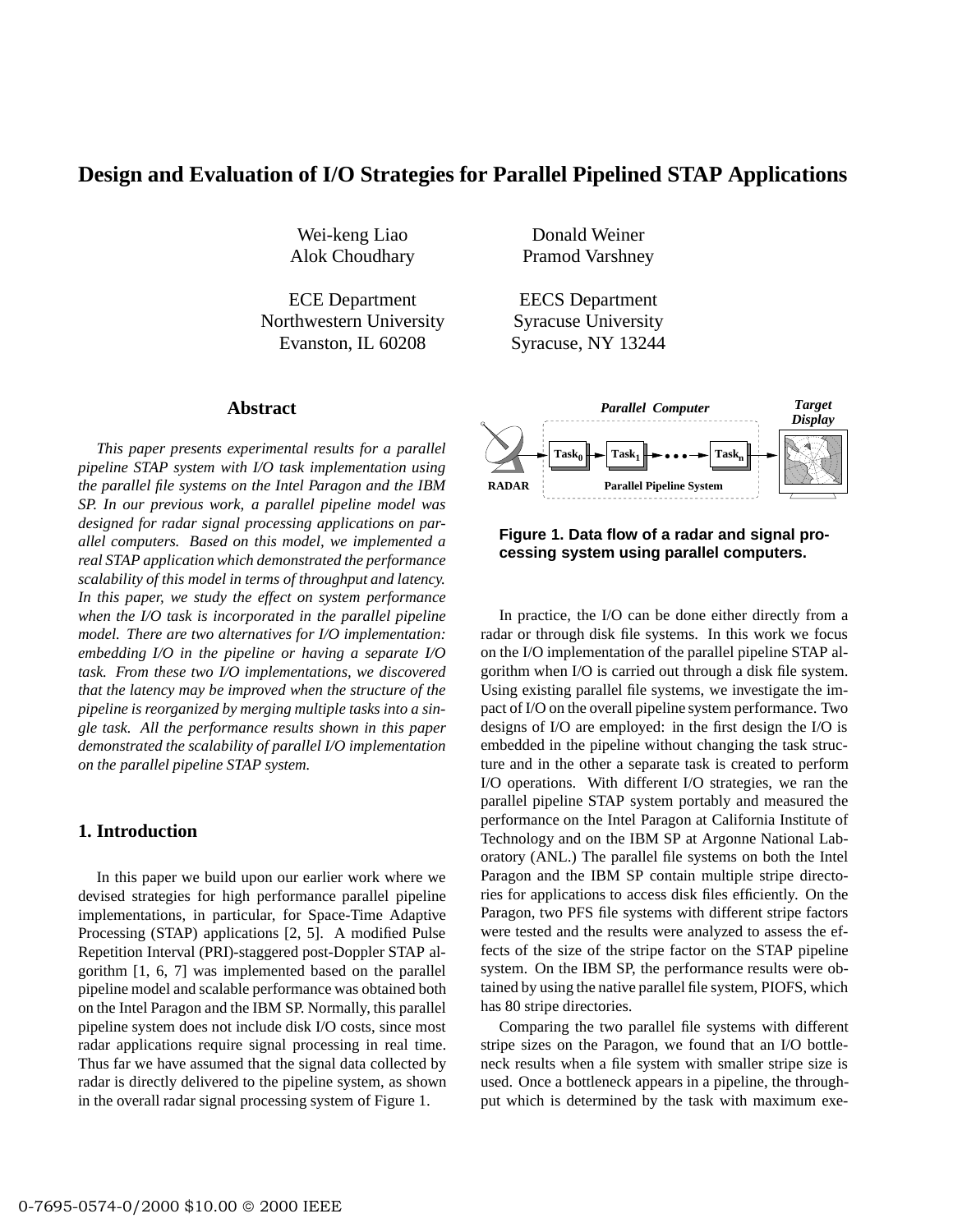

#### **Figure 2. Implementation of parallel pipelined STAP. Arrows connecting task blocks represent data transfer between tasks.**

cution time degrades significantly. On the other hand, the latency is not significantly affected by the bottleneck problem. This is because the latency depends on all the tasks in the pipeline rather than the task with the maximum execution time. Furthermore, when evaluating the performance results of the two I/O designs, we observed that the latency can be improved by merging two tasks in the pipeline. In this paper, we also examine the possibility of improving latency by reorganizing the task structure of the STAP pipeline system.

The rest of the paper is organized as follows: in Section 2, we briefly describe our previous work, the parallel pipeline implementation on a STAP algorithm. The parallel file systems tested in this work are described in Section 3. The I/O design and implementation are presented in Section 4 and their performance results are given in Section 5. Section 6 presents the results when tasks are combined.

#### **2. Parallel pipeline STAP system**

In our previous work [2, 5], we described the parallel pipelined implementation of a PRI-staggered post-Doppler STAP algorithm. The parallel pipeline system consists of seven tasks: 1) Doppler filter processing, 2) easy weight computation, 3) hard weight computation, 4) easy beamforming, 5) hard beamforming, 6) pulse compression, and 7) CFAR processing. The design of the parallel pipelined STAP algorithm is shown in Figure 2.

The input data set for the pipeline is obtained from a phased array radar and is formed in terms of a coherent processing interval (CPI). Each CPI data set is a 3-dimensional complex data cube. The output of the pipeline is a report on the detection of possible targets. Each task i,  $0 \le i \le 7$ , is parallelized by evenly partitioning its work load among  $P_i$  compute nodes. The execution time associated with task

i is  $T_i$ . For the computation of the weight vectors for the current CPI data cube, data cubes from previous CPIs are used as input data. This introduces temporal data dependency. Temporal data dependencies are represented by arrows with dashed lines in Figure 2 where  $TD_{i,j}$  represents temporal data dependency of task  $j$  on data from task  $i$ . In a similar manner, spatial data dependencies  $SD_{i,j}$  can be defined and are indicated by arrows with solid lines.

Throughput and latency are two important measures for performance evaluation on a pipeline system.

$$
throughput = \frac{1}{\max_{0 \le i \le 7} T_i}.
$$
 (1)

$$
latency = T_0 + \max(T_3, T_4) + T_5 + T_6. \tag{2}
$$

The temporal data dependency does not affect the latency because weight computation tasks use data from the previous time instance rather than the current CPI. The filtered CPI data cube sent to the beamforming task does not wait for the completion of its weight computation. This explains why Equation (2) does not contain  $T_1$  and  $T_2$ .

#### **3. Parallel file systems**

We used the parallel I/O library developed by Intel Paragon and IBM SP systems to perform read operations. The Intel Paragon OSF/1 operating system provides a special file system type called PFS, for Parallel File System, which gives applications high-speed access to a large amount of disk storage [4]. In this work, two PFS file systems at Caltech were tested : one has 16 stripe directories (stripe factor 16) and the other has a stripe factor of 64. We used the Intel Paragon NX library to implement the I/O of the parallel pipeline STAP system. Subroutine gopen() was used to open CPI files globally with a non-collected I/O mode, M ASYNC, because it offers better performance and causes less system overhead. In addition, we used asynchronous I/O function calls: iread() and ireadoff() in order to overlap I/O with the computation and communication.

The IBM AIX operating system provides a parallel file system called Parallel I/O File System (PIOFS) [3]. There are a total of 80 slices (striped directories) in the ANL PI-OFS file system. IBM PIOFS supports existing C read, write, open and close functions. However, unlike the Paragon NX library, asynchronous parallel read/write subroutines are not supported on IBM PIOFS. The overall performance of the STAP pipeline system will be limited by the inability to overlap I/O operations with computation and communication.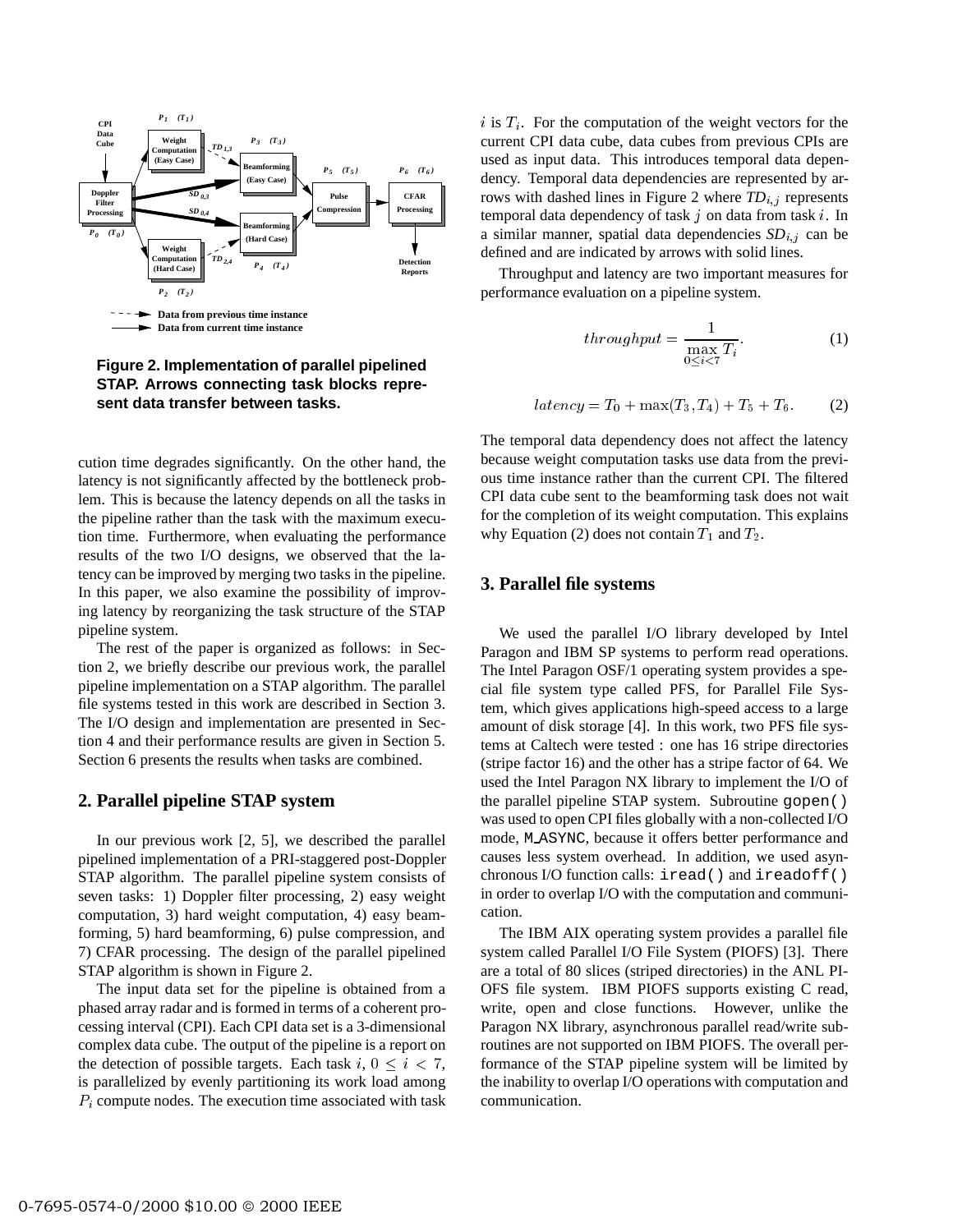

**Figure 3. I/O task is embedded in the Doppler filter processing task.**

#### **Scheduling Doppler Filter Reports Detection Round Hard Weight Parallel Easy File Weight**<br> **BF**<br> **BF 3 Hard CPI <sup>1</sup> CPI Pulse Compr <sup>0</sup> CPI CFAR Robin System Parallel Read**  $\mathbf{P}_0$  (T<sub>0</sub>)  $\mathbf{P}_1$  (T<sub>1</sub>) **P2 2 (T )**  $P_3$  (T<sub>3</sub>) **P4 4 (T ) P5 5 (T ) P6 6 (T ) P7 7 (T ) BF CPI**

**Figure 4. A separate I/O task for reading CPI data is added to the STAP pipeline system.**

#### **4. Design and implementation**

A total of four CPI data sets stored as four files in the parallel file systems were used on both the Caltech Paragon and the ANL SP. During each of the following steps after the initialization, only nodes assigned to the first task perform read operations from the parallel file system. We assume that the radar writes its collected CPI data into these four files in a round-robin manner and, similarly, the STAP pipeline system reads the four files in a round-robin fashion but at times that are different from the times at which the radar writes. In this manner, the problem of data inconsistency for read/write operations between the radar and the pipeline system can be minimized.

All nodes allocated to the first task (the I/O nodes) of the pipeline read exclusive portions of each CPI file with proper offsets. The read length and file offset for all the read operations are set only during the STAP pipeline system's initialization and is not changed afterward. Therefore, in each of the following iterations, only one read function call is needed. On the Paragon, since asynchronous read subroutines were used, an additional subroutine waiting for the read's completion was also required in each iteration.

#### **4.1. I/O task implementation**

Two designs for the I/O task were implemented in the STAP pipeline system. The first one, shown in Figure 3, embeds the parallel I/O in the first task of the pipeline, i.e. in the Doppler filter processing task. The Doppler filter processing task now consists of three phases, reading CPI data from files, computation, and sending phases. The second I/O implementation creates a new task for reading CPI data and this task is added to the beginning of the pipeline. Figure 4 shows the structure of the overall pipeline system with this implementation. The only job of this I/O task is to read CPI data from the files and deliver it to the Doppler filter processing task.

### **5. Performance results**

Performance results are given for the two I/O implementations on the parallel pipeline STAP system. For each implementation, parallel file systems on the Paragon and the SP were tested. On both machines, the stripe unit for the parallel file systems is 64K bytes. The size of each CPI data file is 8M bytes that results in 128 stripe units distributed across all stripe directories in all the parallel file systems.

#### **5.1. I/O embedded in the first task**

In the first I/O implementation on the Paragon, the Doppler filter processing task reads its input from CPI files using asynchronous read calls. Table 1 shows the timing results for this implementation on two PFS and a PIOFS file systems. For each parallel file system, three cases of node assignments to all tasks in the pipeline system are given, each doubles the number of nodes of another. Using the Paragon PFS with 16 stripe directories, the throughput scales well in the first two cases, but degrades when the total number of nodes goes up to 224. In this case, we observe that the timing results of the receive phase in the first task are relatively higher than the other two phases, the compute and send phases. The I/O operations for reading CPI data files here become a bottleneck for the pipeline system and this bottleneck forces the rest of the following tasks to wait for their input data from their previous tasks.

When using the PFS with 64 stripe directories, both throughput and latency showed linear speedups. In the first two cases with 56 and 112 nodes, the results of throughput and latency are approximately the same for both file systems with 16 and 64 stripe directories. However, in the case with 224 nodes, we observe that the I/O bottleneck is relieved by using 64 stripe directories. Therefore, the efficiency of I/O operations plays an important role in the overall performance of the pipeline system.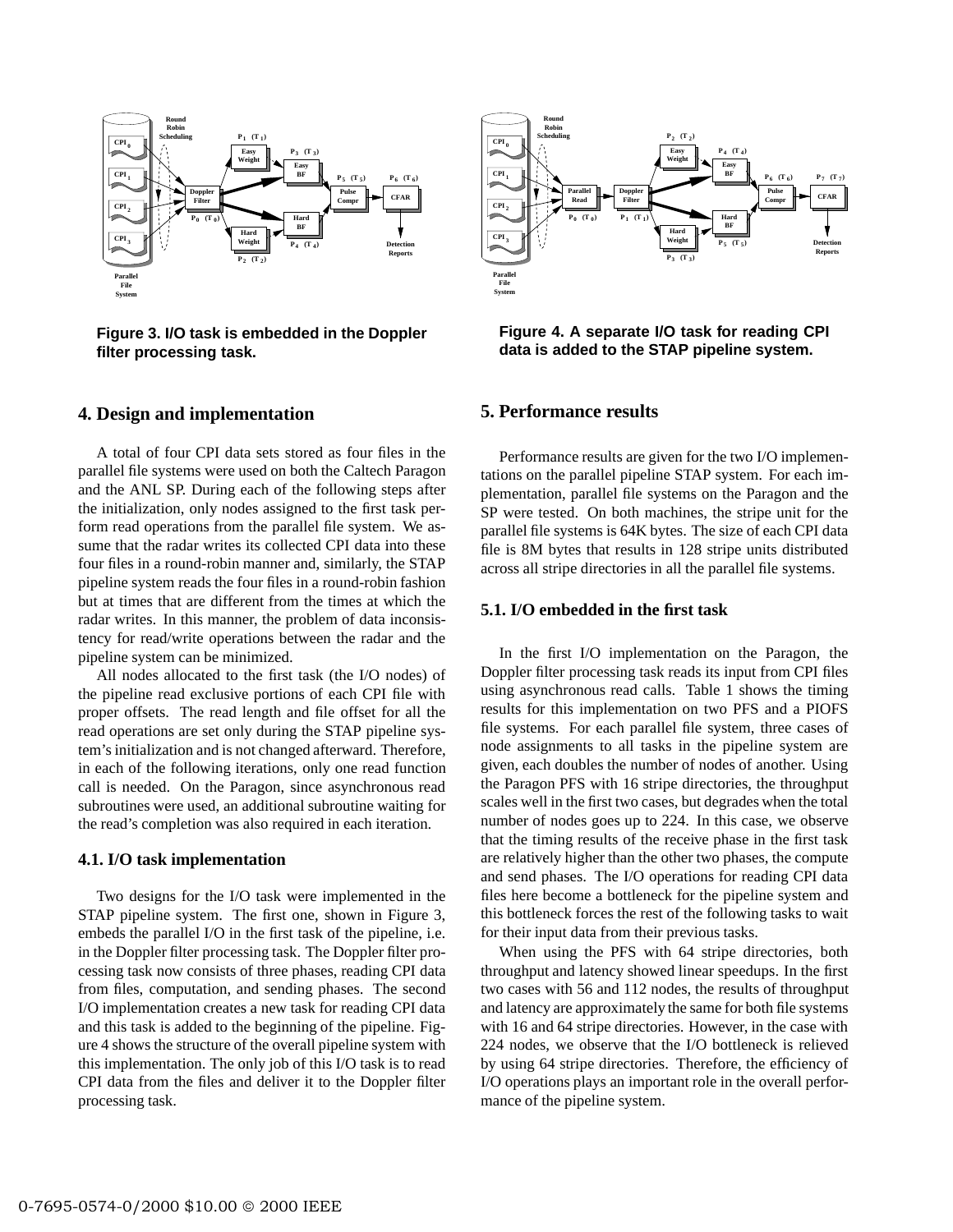#### **Table 1. Performance results with the I/O embedded in the Doppler filter processing task.**

Paragon PFS stripe factor = 16

Paragon PFS stripe factor  $= 64$ 

SP PIOFS stripe factor  $= 80$ 

| case 1: total number of nodes $= 56$ |       |        | Time in seconds |       |       |  |
|--------------------------------------|-------|--------|-----------------|-------|-------|--|
|                                      | nodes | recy   | comp            | send  | total |  |
| Doppler filter                       | 12    | .0101  | .2566           | .0916 | .3584 |  |
| easy weight                          | 3     | .1317  | .2214           | .0002 | .3534 |  |
| hard weight                          | 28    | .0684  | .2838           | .0003 | .3525 |  |
| easy BF                              | 3     | .1451  | .1921           | .0003 | .3375 |  |
| hard BF                              | 4     | .1596  | .1756           | .0002 | .3354 |  |
| pulse compr                          | 4     | .1070  | .1979           | .0298 | .3347 |  |
| <b>CFAR</b>                          | 2     | .1983  | .1361           |       | .3343 |  |
| throughput                           |       | 2.9560 |                 |       |       |  |
| latency                              |       | 0.9804 |                 |       |       |  |

| case 2: total number of nodes $= 112$ | Time in seconds |        |       |       |       |  |
|---------------------------------------|-----------------|--------|-------|-------|-------|--|
|                                       | nodes           | recy   | comp  | send  | total |  |
| Doppler filter                        | 24              | .0178  | .1292 | .0663 | .2134 |  |
| easy weight                           | 6               | .0856  | .1110 | .0002 | .1968 |  |
| hard weight                           | 56              | .0483  | .1423 | .0059 | .1965 |  |
| easy $BF$                             | 6               | .0939  | .0958 | .0003 | .1901 |  |
| hard BF                               | 8               | .0906  | .0885 | .0003 | .1795 |  |
| pulse compr                           | 8               | .0648  | .0993 | .0150 | .1792 |  |
| <b>CFAR</b>                           |                 | .1107  | .0683 |       | .1790 |  |
| throughput                            |                 | 5.4996 |       |       |       |  |
| latency                               |                 | 0.5171 |       |       |       |  |

| case 3: total number of nodes $= 224$ |       |        |       |                 |  |  |
|---------------------------------------|-------|--------|-------|-----------------|--|--|
| nodes                                 | recy  | comp   | send  | total           |  |  |
| 48                                    | .0871 | .0619  | .0317 | .1807           |  |  |
| 12                                    | .1056 | .0557  | .0002 | .1616           |  |  |
| 112                                   | .0905 | .0724  | .0009 | .1639           |  |  |
| 12                                    | .1080 | .0482  | .0003 | .1565           |  |  |
| 16                                    | .1030 | .0509  | .0003 | .1542           |  |  |
| 16                                    | .0983 | .0502  | .0078 | .1562           |  |  |
| 8                                     | .1217 | .0343  |       | .1561           |  |  |
| throughput                            |       | 6.2708 |       |                 |  |  |
| latency                               |       | 0.3292 |       |                 |  |  |
|                                       |       |        |       | Time in seconds |  |  |

case 1: total number of nodes =  $56$ <br>nodes  $\sqrt{\frac{1}{2}}$  comp  $\sqrt{\frac{1}{2}}$  send recv comp send total 12 .0314 .2461 .0916 .3691<br>3 .1262 .2216 .0002 .3480 3 .1262 .2216 .0002 .3480<br>28 .0628 .2840 .0003 .3471 28 .0628 .2840 .0003 .3471<br>3 .1397 .1921 .0003 .3321 3 .1397 .1921 .0003 .3321 4 .1537 .1756 .0002 .3295 4 .1011 .1977 .0298 .3286 1920 .1363 - .3282 3.0111 0.9787

|        | case 2: total number of nodes $= 112$ |        |       |       |  |  |  |
|--------|---------------------------------------|--------|-------|-------|--|--|--|
| nodes  | recv                                  | comp   | send  | total |  |  |  |
| 24     | .0107                                 | .1280  | .0557 | .1944 |  |  |  |
| 6      | .0787                                 | .1111  | .0020 | .1917 |  |  |  |
| 56     | .0453                                 | .1427  | .0039 | .1919 |  |  |  |
| 6      | .0860                                 | .0959  | .0003 | .1823 |  |  |  |
| 8      | .0878                                 | .0885  | .0003 | .1766 |  |  |  |
| 8      | .0615                                 | .0995  | .0151 | .1761 |  |  |  |
| 4      | .1077                                 | .0682  |       | .1759 |  |  |  |
|        |                                       | 5.6068 |       |       |  |  |  |
| 0.5143 |                                       |        |       |       |  |  |  |

| case 3: total number of nodes $= 224$ |       |                    |       |       |  |  |
|---------------------------------------|-------|--------------------|-------|-------|--|--|
| nodes                                 | recy  | comp               | send  | total |  |  |
| 48                                    | .0069 | .0673              | .0309 | .1052 |  |  |
| 12                                    | .0510 | .0559              | .0002 | .1071 |  |  |
| 112                                   | .0355 | .0733              | .0019 | .1106 |  |  |
| 12.                                   | .0526 | .0483              | .0003 | .1013 |  |  |
| 16                                    | .0471 | $.051\overline{5}$ | .0003 | .0989 |  |  |
| 16                                    | .0407 | .0503              | .0080 | .0990 |  |  |
| 8                                     | .0642 | .0343              |       | .0985 |  |  |
|                                       |       | 10.0262            |       |       |  |  |
|                                       |       | 0.2871             |       |       |  |  |

| case 1: total number of nodes $= 18$ |       |        |       |       |  |  |  |
|--------------------------------------|-------|--------|-------|-------|--|--|--|
| nodes                                | recv  | comp   | send  | total |  |  |  |
| 6                                    | .1172 | .0734  | .1966 | .3872 |  |  |  |
|                                      | .2717 | .1070  | .0001 | .3788 |  |  |  |
|                                      | .1590 | .2194  | .0002 | .3786 |  |  |  |
|                                      | .2927 | .0829  | .0001 | .3757 |  |  |  |
|                                      | .2595 | .1177  | .0002 | .3775 |  |  |  |
|                                      | .2230 | .1545  | .0001 | .3776 |  |  |  |
|                                      | .2941 | .0828  |       | .3770 |  |  |  |
|                                      |       | 2.6715 |       |       |  |  |  |
| 1.2353                               |       |        |       |       |  |  |  |

| case 2: total number of nodes $=$ 30 |       |       |       |       |  |  |
|--------------------------------------|-------|-------|-------|-------|--|--|
| nodes                                | recv  | comp  | send  | total |  |  |
| 8                                    | .1109 | .0543 | .1031 | .2683 |  |  |
|                                      | .1471 | .1045 | .0002 | .2518 |  |  |
| 14                                   | .1523 | .1072 | .0002 | .2597 |  |  |
| 2                                    | .2189 | .0412 | .0001 | .2602 |  |  |
| $\overline{2}$                       | .1999 | .0606 | .0001 | .2606 |  |  |
| $\overline{2}$                       | .1801 | .0777 | .0001 | .2579 |  |  |
|                                      | .1801 | .0801 |       | .2602 |  |  |
| 3.8319                               |       |       |       |       |  |  |
| 0.7810                               |       |       |       |       |  |  |

|                | case 3: total number of nodes $= 60$ |       |        |       |       |  |  |  |
|----------------|--------------------------------------|-------|--------|-------|-------|--|--|--|
|                | nodes                                | recv  | comp   | send  | total |  |  |  |
| $\overline{2}$ | 16                                   | .1044 | .0304  | .0474 | .1823 |  |  |  |
| ī              | $\overline{2}$                       | .1314 | .0547  | .0001 | .1862 |  |  |  |
| 6              | 28                                   | .1303 | .0566  | .0002 | .1871 |  |  |  |
| 3              | 4                                    | .1571 | .0219  | .0002 | .1792 |  |  |  |
| 9              | 4                                    | .1492 | .0298  | .0002 | .1792 |  |  |  |
| 0              | $\overline{4}$                       | .1370 | .0396  | .0001 | .1767 |  |  |  |
| 5              | $\overline{c}$                       | .1399 | .0403  |       | .1802 |  |  |  |
|                |                                      |       | 5.5364 |       |       |  |  |  |
|                |                                      |       | 0.5004 |       |       |  |  |  |

On the other hand, a linear speedup was obtained for the latency results. The I/O bottleneck problem does not affect the latency significantly. We can observe that in the case with 224 nodes, the latency of using 16 stripe directories is slightly greater than using 64 stripe directories. This can be explained by examining the throughput and latency equations, (1) and (2).Unlike the throughput depending on the maximum of the execution times, the latency is determined by the sum of the execution times of all the tasks except for the tasks with temporal dependency. Therefore, even though the execution time of the Doppler filter processing task is increased, the delay does not contribute much to the latency. Comparing the results of using two PFS file systems, the latency did not degrade significantly and still scaled well in the case with 224 nodes. Figure 5 shows the performance results of this I/O design in bar charts.

Detailed timing results for the IBM SP at ANL are also given in Table 1. The stripe factor of the PIOFS file system is 80. Because PIOFS does not provide asynchronous read/write subroutines, the I/O operations do not overlap with computation and communication in the Doppler filter processing task. Hence, the performance results for throughput and latency on the SP did not show the scalability as on the Paragon, even though the SP has faster CPUs.



**Figure 5. Results corresponds to Table 1.**

#### **5.2. A new I/O task**

In the second I/O task implementation, a new task is added to the beginning of the pipeline. This new task only performs the operations of reading CPI files and distributing CPI data to its successor task, Doppler filter processing task. The STAP pipeline system then has a total of 8 tasks.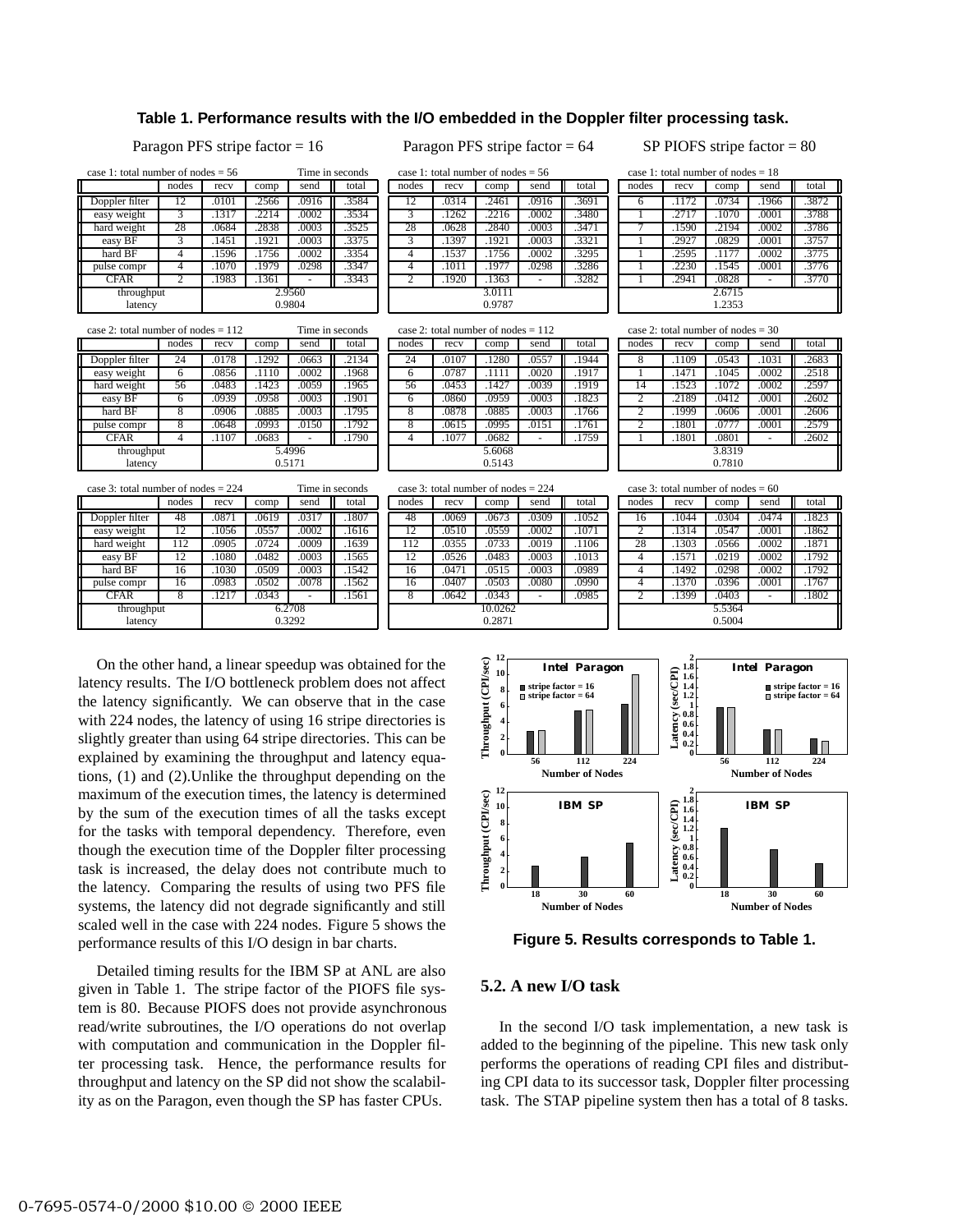#### **Table 2. Performance results with the I/O implemented as a separate task.**

#### Paragon PFS stripe factor = 16

Paragon PFS stripe factor = 64

SP PIOFS stripe factor  $= 80$ 

| case 1: total number of nodes = $60$ |                |        | Time in seconds |       |       |  |
|--------------------------------------|----------------|--------|-----------------|-------|-------|--|
|                                      | nodes          | recy   | comp            | send  | total |  |
| Parallel read                        | 4              | .0191  |                 | .3997 | .4187 |  |
| Doppler filter                       | 12             | .0122  | .3240           | .2375 | .5738 |  |
| easy weight                          | 3              | .2032  | .2217           | .0002 | .4252 |  |
| hard weight                          | 28             | .1390  | .2846           | .0003 | .4239 |  |
| easy BF                              | 3              | .2210  | .1911           | .0003 | .4124 |  |
| hard BF                              | 4              | .2327  | .1753           | .0003 | .4083 |  |
| pulse compr                          | 4              | .1800  | .1977           | .0295 | .4072 |  |
| <b>CFAR</b>                          | $\mathfrak{D}$ | .2706  | .1362           |       | .4068 |  |
| throughput                           |                | 2.4127 |                 |       |       |  |
| latency                              |                | 1.9186 |                 |       |       |  |

| case 1: total number of nodes $= 60$<br>total<br>nodes<br>send<br>recy<br>comp |       |        |       |       |  |  |
|--------------------------------------------------------------------------------|-------|--------|-------|-------|--|--|
|                                                                                |       |        |       |       |  |  |
| 4                                                                              | .0628 |        | .3391 | .4019 |  |  |
| 12                                                                             | .0085 | .2670  | .1755 | .4510 |  |  |
| 3                                                                              | .1425 | .2217  | .0002 | .3645 |  |  |
| 28                                                                             | .0763 | .2847  | .0003 | .3613 |  |  |
| 3                                                                              | .1621 | .1914  | .0003 | .3537 |  |  |
| 4                                                                              | .1740 | .1759  | .0002 | .3501 |  |  |
| 4                                                                              | .1213 | .1980  | .0296 | .3489 |  |  |
| $\mathfrak{D}$                                                                 | .2125 | .1362  |       | .3488 |  |  |
|                                                                                |       | 2.8234 |       |       |  |  |
|                                                                                |       | 1.7309 |       |       |  |  |

| case 1: total number of nodes $= 20$ |       |                |       |       |  |  |
|--------------------------------------|-------|----------------|-------|-------|--|--|
| nodes                                | recy  | comp           | send  | total |  |  |
| $\overline{c}$                       | .1787 |                | .1413 | .3200 |  |  |
| 6                                    | .0045 | .0724          | .2548 | .3316 |  |  |
|                                      | .2269 | .1047          | .0001 | .3317 |  |  |
| 7                                    | .1165 | .2150<br>.0013 |       | .3329 |  |  |
|                                      | .0641 | .0822          | .2082 | .3545 |  |  |
| 1                                    | .0416 | .1179          | .1874 | .3469 |  |  |
|                                      | .1459 | .1538          | .0656 | .3653 |  |  |
|                                      | .2926 | .0801          |       | .3727 |  |  |
| 2.6670                               |       |                |       |       |  |  |
| 2.6715                               |       |                |       |       |  |  |
|                                      |       |                |       |       |  |  |

|            | case 2: total number of nodes $= 120$ |        |       |       | Time in seconds |       |
|------------|---------------------------------------|--------|-------|-------|-----------------|-------|
|            |                                       | nodes  | recy  | comp  | send            | total |
|            | Parallel read                         | 8      | .0559 |       | .1604           | .2163 |
|            | Doppler filter                        | 24     | .0254 | .1221 | .0839           | .2313 |
|            | easy weight                           | 6      | .0920 | .1110 | .0004           | .2034 |
|            | hard weight                           | 56     | .0526 | .1432 | .0045           | .2003 |
|            | easy $\overline{BF}$                  | 6      | .1003 | .0960 | .0003           | .1966 |
|            | hard BF                               | 8      | .0918 | .0928 | .0003           | .1849 |
|            | pulse compr                           | 8      | .0727 | .0999 | .0151           | .1877 |
|            | <b>CFAR</b>                           |        | .1185 | .0683 |                 | .1867 |
| throughput |                                       | 5.3883 |       |       |                 |       |
| latency    |                                       | 0.9226 |       |       |                 |       |

| case 3: total number of nodes $= 240$ |       |       |       | Time in seconds |       |
|---------------------------------------|-------|-------|-------|-----------------|-------|
|                                       | nodes | recy  | comp  | send            | total |
| Parallel read                         | 16    | .1269 |       | .0276           | .1545 |
| Doppler filter                        | 48    | .0833 | .0463 | .0245           | .1541 |
| easy weight                           | 12    | .0891 | .0558 | .0002           | .1451 |
| hard weight                           | 112   | .0749 | .0724 | .0004           | .1477 |
| easy BF                               | 12    | .0975 | .0485 | .0003           | .1463 |
| hard BF                               | 16    | .0924 | .0516 | .0003           | .1443 |
| pulse compr                           | 16    | .0869 | .0502 | .0077           | .1448 |
| <b>CFAR</b>                           | 8     | .1104 | .0343 |                 | .1447 |
| throughput                            |       |       |       | 6.8438          |       |
| latency                               |       |       |       | 0.3890          |       |

case 2: total number of nodes = 120 nodes recv comp send total 8 .0362 - .1685 .2047 24 .0280 .1084 .0786 .2151 6 .0816 .1111 .0024 .1951<br>56 .0461 .1438 .0003 .1903 .0461 .1438 .0003 .0461 6 .0914 .0959 .0003 .1877 8 .0891 .0908 .0003 .1802<br>8 .0672 .0999 .0151 .1822 8 .0672 4 .1131 .0683 - .1815 5.526 0.9137

| case 3: total number of nodes $= 240$  |       |         |       |       |  |  |  |  |
|----------------------------------------|-------|---------|-------|-------|--|--|--|--|
| total<br>nodes<br>send<br>recv<br>comp |       |         |       |       |  |  |  |  |
| 16                                     | .0171 |         | .0617 | .0788 |  |  |  |  |
| 48                                     | .0073 | .0502   | .0290 | .0864 |  |  |  |  |
| 12                                     | .0503 | .0558   | .0002 | .1063 |  |  |  |  |
| 112                                    | .0305 | .0724   | .0029 | .1057 |  |  |  |  |
| 12                                     | .0491 | .0489   | .0004 | .0984 |  |  |  |  |
| 16                                     | .0417 | .0540   | .0004 | .0961 |  |  |  |  |
| 16                                     | .0393 | .0502   | .0078 | .0973 |  |  |  |  |
| 8                                      | .0629 | .0343   |       | .0972 |  |  |  |  |
|                                        |       | 10.2111 |       |       |  |  |  |  |
|                                        |       | 0.5193  |       |       |  |  |  |  |

| case 2: total number of nodes $=$ 34 |        |                       |                    |       |  |  |  |  |
|--------------------------------------|--------|-----------------------|--------------------|-------|--|--|--|--|
| nodes                                | recv   | total<br>send<br>comp |                    |       |  |  |  |  |
| 4                                    | .1230  |                       | $.059\overline{4}$ | .1823 |  |  |  |  |
| 8                                    | .0264  | .0549                 | .0913              | .1726 |  |  |  |  |
|                                      | .0639  | .1043                 | .0001              | .1683 |  |  |  |  |
| 14                                   | .0598  | .1090                 | .0003              | .1692 |  |  |  |  |
| $\overline{2}$                       | .0576  | .0415                 | .0814              | .1805 |  |  |  |  |
| $\overline{\mathcal{L}}$             | .0593  | .0596                 | .0579              | .1768 |  |  |  |  |
| $\overline{2}$                       | .0278  | .0784                 | .0803              | .1864 |  |  |  |  |
|                                      | .1092  | .0804                 |                    | .1896 |  |  |  |  |
|                                      | 5.2819 |                       |                    |       |  |  |  |  |
|                                      |        | 1.2766                |                    |       |  |  |  |  |

| case 3: total number of nodes $= 68$ |        |        |       |       |  |  |  |  |  |
|--------------------------------------|--------|--------|-------|-------|--|--|--|--|--|
| nodes                                | recv   | comp   | send  | total |  |  |  |  |  |
| 8                                    | .1100  |        | .0185 | .1285 |  |  |  |  |  |
| 16                                   | .0455  | .0283  | .0631 | .1369 |  |  |  |  |  |
| 2                                    | .0901  | .0535  | .0001 | .1437 |  |  |  |  |  |
| 28                                   | .0839  | .0554  | .0001 | .1395 |  |  |  |  |  |
| 4                                    | .1158  | .0208  | .0035 | .1401 |  |  |  |  |  |
| 4                                    | .0813  | .0483  | .0089 | .1385 |  |  |  |  |  |
| 4                                    | .1008  | .0391  | .0054 | .1453 |  |  |  |  |  |
| $\overline{c}$                       | .1074  | .0404  |       | .1478 |  |  |  |  |  |
|                                      | 6.5063 |        |       |       |  |  |  |  |  |
|                                      |        | 0.6531 |       |       |  |  |  |  |  |

Table 2 gives the performance results for this I/O design. Corresponding to Table 1, all tasks have the same numbers of nodes assigned, except for the I/O task. Similarly, the I/O bottleneck problem occurs when using the PFS with 16 stripe directories and the problem is solved by using the PFS with 64 stripe directories. The bar charts shown in Figure 6 represent the throughput and latency results of Table 2.

Comparing the two I/O designs, we observe that the throughput results are approximately the same . However, the latency results for the separate I/O task design are worse than the embedded one. This phenomenon can be explained by examining the new throughput and latency equations:

$$
throughput_{8} = \frac{1}{\max_{0 \le i \le 8} T_i}
$$
 (3)

and

$$
latency_8 = T_0 + T_1 + \max(T_4, T_5) + T_6 + T_7, \quad (4)
$$

where  $T_i$  is the execution time for the task i. The throughput of a pipeline system is determined by the task with the maximum execution time among all the tasks. Compared to



**Figure 6. Results corresponds to Table 2.**

Table 1, the throughput results have no significant change because the tasks with the maximum execution time are the same for every corresponding pair in all cases. The latency, on the other hand, is the sum of the execution times of all the tasks except for the tasks with temporal data dependency. In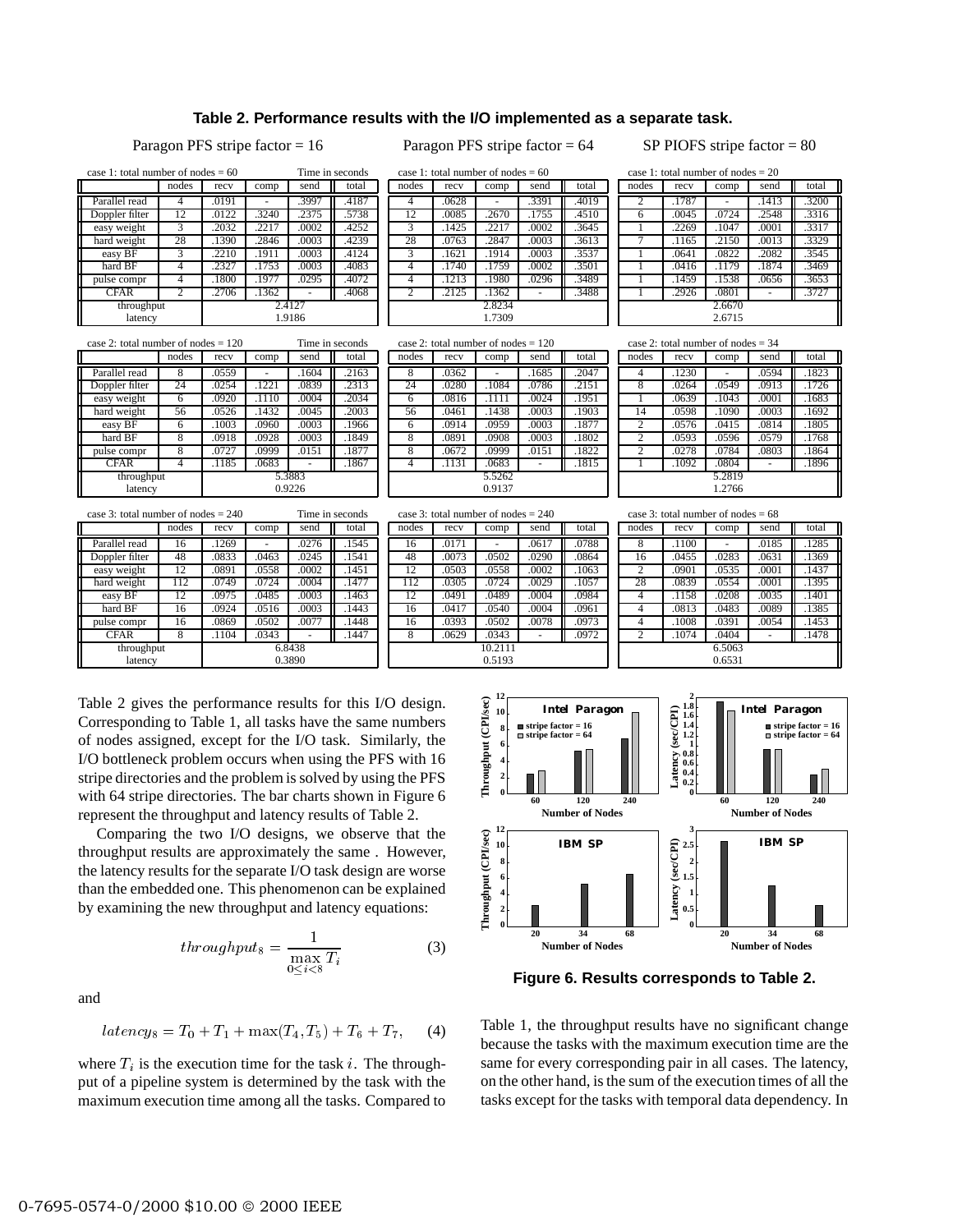#### **Table 3. Performance results with pulse compression and CFAR tasks combined.**

Paragon PFS stripe factor = 16

Paragon PFS stripe factor  $= 64$ 

SP PIOFS stripe factor  $= 80$ 

case  $1:$  total number of nodes  $-18$ 

| case 1: total number of nodes $= 56$ |        | Time in seconds |       |       |       |
|--------------------------------------|--------|-----------------|-------|-------|-------|
|                                      | nodes  | recy            | comp  | send  | total |
| Doppler filter                       | 12     | .0094           | .2589 | .0908 | .3591 |
| easy weight                          | 3      | .1307           | .2230 | .0002 | .3540 |
| hard weight                          | 28     | .0660           | .2868 | .0003 | .3531 |
| easy BF                              | 3      | .1449           | .1930 | .0003 | .3382 |
| hard BF                              |        | .1616           | .1756 | .0003 | .3375 |
| $PC + CFAR$                          | 6      | .1517           | .1863 |       | .3380 |
| throughput                           | 2.9243 |                 |       |       |       |
| latency                              |        | 0.7913          |       |       |       |

| case 2: total number of nodes $= 112$ | Time in seconds |       |       |        |       |
|---------------------------------------|-----------------|-------|-------|--------|-------|
|                                       | nodes           | recy  | comp  | send   | total |
| Doppler filter                        | $\overline{24}$ | .0194 | .1294 | .0656  | .2145 |
| easy weight                           | 6               | .0831 | .1111 | .0002  | .1944 |
| hard weight                           | 56              | .0468 | .1427 | .0046  | .1940 |
| easy BF                               | 6               | .0914 | .0958 | .0003  | .1874 |
| hard BF                               | 8               | .0892 | .0887 | .0004  | .1784 |
| $PC + CFAR$                           | 12              | .0869 | .0935 |        | .1804 |
| throughput                            |                 |       |       | 5.5340 |       |
| latency                               |                 |       |       | 0.4221 |       |

case 1: total number of nodes  $= 56$ nodes recy comp send total 12 .0319 .2485 .0915 .3718 3 .1265 .2218 .0002 .3485<br>28 .0631 .2839 .0003 .3473 0631 .2839 .0003 .3473<br>1400 1921 0003 3324 3 .1400 .1921 .0003<br>4 .1533 .1756 .0003 4 .1533 .1756 .0003 .3292 1449 .1860 - .13309 3.0027

| case 2: total number of nodes $= 112$ |        |        |       |       |  |  |  |  |
|---------------------------------------|--------|--------|-------|-------|--|--|--|--|
| nodes                                 | recy   | comp   | send  | total |  |  |  |  |
| 24                                    | .0104  | .1301  | .0528 | .1933 |  |  |  |  |
| 6                                     | .0774  | .1111  | .0002 | .1887 |  |  |  |  |
| 56                                    | .0438  | .1427  | .0022 | .1886 |  |  |  |  |
| 6                                     | .0853  | .0959  | .0003 | .1815 |  |  |  |  |
| 8                                     | .0869  | .0886  | .0004 | .1759 |  |  |  |  |
| 12.                                   | .0838  | .0936  |       | .1773 |  |  |  |  |
|                                       | 5.6029 |        |       |       |  |  |  |  |
|                                       |        | 0.4197 |       |       |  |  |  |  |

case 3: total number of nodes = 224 nodes recv comp send

| 3.0027        |                    |       |                 |      |
|---------------|--------------------|-------|-----------------|------|
| 0.7957        |                    |       |                 |      |
|               |                    |       |                 |      |
|               | r of nodes $= 112$ |       | case 2: total n |      |
| comp          | send               | total | nodes           | rec  |
| .1301         | .0528              | .1933 |                 | .110 |
| $.111\bar{1}$ | .0002              | .1887 |                 | .17  |
| .1427         | .0022              | .1886 | 14              | .15' |
| .0959         | .0003              | .1815 | 2               | .221 |
|               |                    |       |                 |      |

| nodes                    | recv  | comp   | send  | total |  |  |  |  |
|--------------------------|-------|--------|-------|-------|--|--|--|--|
| 6                        | .1320 | .0728  | .1894 | .3942 |  |  |  |  |
|                          | .2844 | .1023  | .0001 | .3868 |  |  |  |  |
|                          | .1738 | .2131  | .0002 | .3870 |  |  |  |  |
|                          | .3039 | .0823  | .0001 | .3862 |  |  |  |  |
|                          | .2677 | .1182  | .0002 | .3862 |  |  |  |  |
| $\overline{\mathcal{L}}$ | .2683 | .1194  |       | .3877 |  |  |  |  |
| 2.5754                   |       |        |       |       |  |  |  |  |
|                          |       | 0.9388 |       |       |  |  |  |  |

| case 2: total number of nodes $=$ 30 |        |        |       |       |  |  |  |  |  |
|--------------------------------------|--------|--------|-------|-------|--|--|--|--|--|
| nodes                                | recv   | comp   | send  | total |  |  |  |  |  |
| o                                    | .1105  | .0550  | .1055 | .2710 |  |  |  |  |  |
|                                      | .1711  | .1026  | .0002 | .2739 |  |  |  |  |  |
| 14                                   | .1570  | .1077  | .0002 | .2649 |  |  |  |  |  |
| $\mathfrak{D}$                       | .2225  | .0417  | .0001 | .2644 |  |  |  |  |  |
| $\overline{\mathcal{L}}$             | .2051  | .0608  | .0002 | .2661 |  |  |  |  |  |
| κ                                    | .1878  | .0793  |       | .2671 |  |  |  |  |  |
|                                      | 3.7492 |        |       |       |  |  |  |  |  |
|                                      |        | 0.6255 |       |       |  |  |  |  |  |

| ase 3: total number of nodes $= 224$ |       |        |       |       |       | case 3: total number of nodes $= 60$ |        |       |       |
|--------------------------------------|-------|--------|-------|-------|-------|--------------------------------------|--------|-------|-------|
| odes                                 | recv  | comp   | send  | total | nodes | recy                                 | comp   | send  | total |
| 48                                   | .0071 | .0676  | .0306 | 1054  | 16    | .1044                                | .0279  | .0462 | .1786 |
| 12                                   | .0522 | .0559  | .0002 | .1083 |       | .1350                                | .0515  | .0002 | .1867 |
| 112                                  | .0347 | .0730  | .0031 | .1108 | 28    | .1238                                | .0568  | .0002 | .1808 |
| 12                                   | .0533 | .0482  | .0004 | .1018 |       | .1582                                | .0210  | .0002 | .1794 |
| 16                                   | .0481 | .0512  | .0003 | .0997 |       | .1485                                | .0300  | .0003 | .1787 |
| 24                                   | .0489 | .0514  |       | .1003 |       | .1397                                | .0414  | -     | .1810 |
|                                      |       | 9.8853 |       |       |       |                                      | 5.5356 |       |       |
|                                      |       | 0.2392 |       |       |       |                                      | 0.4207 |       |       |

case 3: total number of nodes  $= 224$  Time in seconds nodes recv comp send total Doppler filter 48 .0953 .0623 .0323 .0323 easy weight 12 .1056 .0558 .0003 .1617 hard weight 112 .0930 .0726 .0004 .1661 easy BF 12 .1116 .0484 .0003 .1603<br>hard BF 16 .1063 .0513 .0004 .1579 hard BF 16 .1063 .0513 .0004 .1579  $PC + CFAR$  24 .1079 .0513 - .1592 throughput 6.1478 latency 0.2948

the design with a separate I/O task, the latency contains one more term than the embedded I/O design. Therefore, the

latency results become worse in this implementation.

# **6. Task combination**

From the comparison of performance results for the two I/O task implementations, we notice that the structure of the STAP pipeline system can be reorganized to improve the latency. The first implementation that embeds I/O in the Doppler filter processing task can be viewed as combining the first two tasks of the second implementation that uses a separate task for I/O. As shown in Section 5.2, the first I/O implementation has a better latency performance, while the throughput results are approximately the same.

#### **6.1. Improving latency**

We investigate whether the latency can be further improved by combining multiple tasks of the pipeline into a single task. We consider Table 1 as an example and combine the last two tasks, the pulse compression and CFAR processing tasks, into a single task. In order to make a fair comparison, the number of nodes assigned to this single task is equal to the sum of the nodes assigned to the two original tasks and the total number of nodes allocated to the



**Figure 7. Results corresponds to Table 3.**

whole pipeline system is kept the same. Table 3 gives the timing results corresponding to Table 1 with the same total number of nodes assigned to the pipeline system and Figure 7 shows the corresponding results in bar charts. The comparison of performance results of the STAP pipeline system with and without task combining is given in Figure 8. We observe that the latency improves for all cases on all parallel file systems when the last two tasks are combined.

Before task combination, the latency equation for the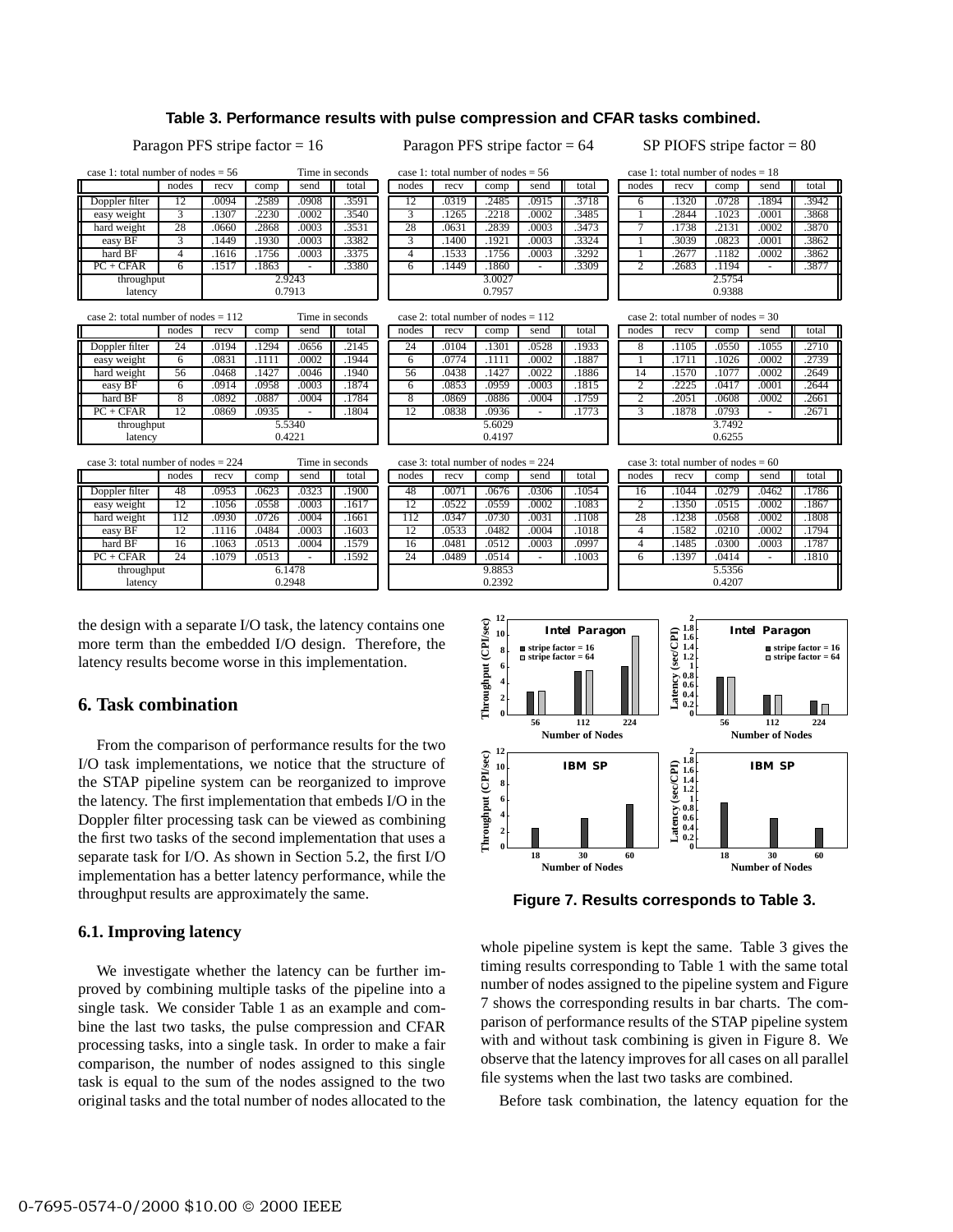

**Figure 8. Performance comparison of the pipeline system with and without task combining.**

STAP pipeline system with 7 tasks is

$$
latency7 = T0 + max(T3, T4) + T5 + T6.
$$
 (5)

Let  $W_5$  and  $W_6$  be the workloads for tasks 5 and 6, respectively. The execution times for task 5 and 6 are

$$
T_5 = \frac{W_5}{P_5} + C_5 + V_5 \text{ and } T_6 = \frac{W_6}{P_6} + C_6 + V_6 \quad (6)
$$

where  $C_i$  and  $V_i$  represent the communication time and the other parallelization overhead for task <sup>i</sup>, respectively. Similarly, let  $T_{5+6}$  be the execution time of the task that combines tasks 5 and 6 running on  $P_5 + P_6$  nodes:

$$
T_{5+6} = \frac{W_5 + W_6}{P_5 + P_6} + C_{5+6} + V_{5+6}.
$$
 (7)

By subtracting Equation (6) from Equation (7), we have

$$
T_{5+6} - (T_5 + T_6) = \frac{W_5 + W_6}{P_5 + P_6} - \frac{W_5}{P_5} - \frac{W_6}{P_6} + C_{5+6} - C_5 - C_6 + V_{5+6} - V_5 - V_6
$$
 (8)

### **Table 4. Percentage of latency improvement when the Pulse compression and CFAR tasks are combined into a single task.**

| Paragon: PFS  |       |       |       |
|---------------|-------|-------|-------|
| $#$ nodes     | 56    | 112   | 224   |
| 16 stripe dir | 19.3% | 18.4% | 10.4% |
| 64 stripe dir | 18.7% | 18.4% | 16.7% |

| <b>SP: PIOFS</b> |       |       |       |
|------------------|-------|-------|-------|
| $#$ nodes        | 18    |       | 60    |
| 80 stripe dir    | 24.0% | 19.9% | 15.9% |

where

L

$$
\frac{W_5 + W_6}{P_5 + P_6} - \frac{W_5}{P_5} - \frac{W_6}{P_6} = \frac{-W_5 P_6^2 - W_6 P_5^2}{P_5 P_6 (P_5 + P_6)} < 0. \tag{9}
$$

Communication for the combined task occurs only when receiving data from tasks 3 and 4. Prior to the task combination, the same communication takes place in the receive phase of task 5. The difference is the number of nodes used between the two tasks. Since  $P_{5+6} > P_5$ , the data size for each received message from tasks 3 and 4 to the combined task is smaller than that for task 5. Besides, in task 5,  $C_5$ includes the communication cost of sending messages from task 5 to task 6 which does not occur in the combined task. Hence, we have

$$
C_{5+6} < C_5. \tag{10}
$$

The remaining overhead,  $V_i$ , is due to parallelization of task i. Since the operations in tasks 5 and 6 are sets of individual subroutines which require no communication within each single task, parallelization is carried out by evenly partitioning these subroutines among the nodes assigned. Due to this computational structure, the overhead for these two tasks becomes negligible compared to their communication costs. From Equations (8), (9), and (10) we can conclude that

$$
T_{5+6} < T_5 + T_6. \tag{11}
$$

Therefore, the new latency equation of the STAP pipeline system with the last two tasks combined becomes

$$
latency_6 = T_0 + \max(T_3, T_4) + T_{5+6} < latency_7. \tag{12}
$$

Combining the last two tasks, therefore, reduces the latency.

Table 4 gives the percentage of improvement in latency when the last two tasks are combined. These improvements were made without adding any extra nodes to the pipeline system. We observe that the percentage decreases as the number of nodes goes up. Normally, scalability of the parallelization tends to decrease when more processors are used.